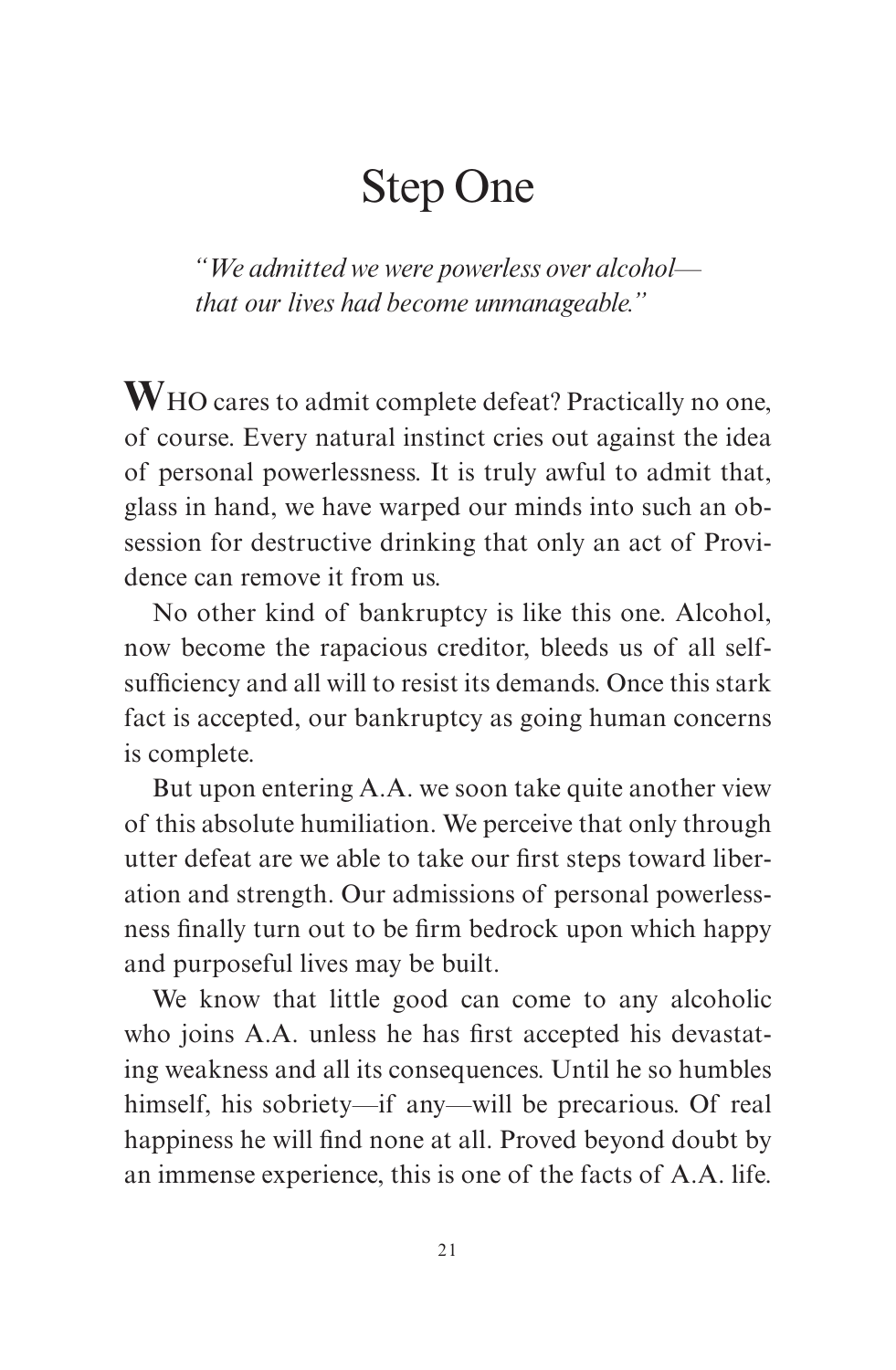The principle that we shall find no enduring strength until we first admit complete defeat is the main taproot from which our whole Society has sprung and flowered.

When first challenged to admit defeat, most of us revolted. We had approached A.A. expecting to be taught self-confidence. Then we had been told that so far as alcohol is concerned, self-confidence was no good whatever; in fact, it was a total liability. Our sponsors declared that we were the victims of a mental obsession so subtly powerful that no amount of human willpower could break it. There was, they said, no such thing as the personal conquest of this compulsion by the unaided will. Relentlessly deepening our dilemma, our sponsors pointed out our increasing sensitivity to alcohol—an allergy, they called it. The tyrant alcohol wielded a double-edged sword over us: first we were smitten by an insane urge that condemned us to go on drinking, and then by an allergy of the body that insured we would ultimately destroy ourselves in the process. Few indeed were those who, so assailed, had ever won through in singlehanded combat. It was a statistical fact that alcoholics almost never recovered on their own resources. And this had been true, apparently, ever since man had first crushed grapes.

In A.A.'s pioneering time, none but the most desperate cases could swallow and digest this unpalatable truth. Even these "last-gaspers" often had difficulty in realizing how hopeless they actually were. But a few did, and when these laid hold of A.A. principles with all the fervor with which the drowning seize life preservers, they almost invariably got well. That is why the first edition of the book "Alco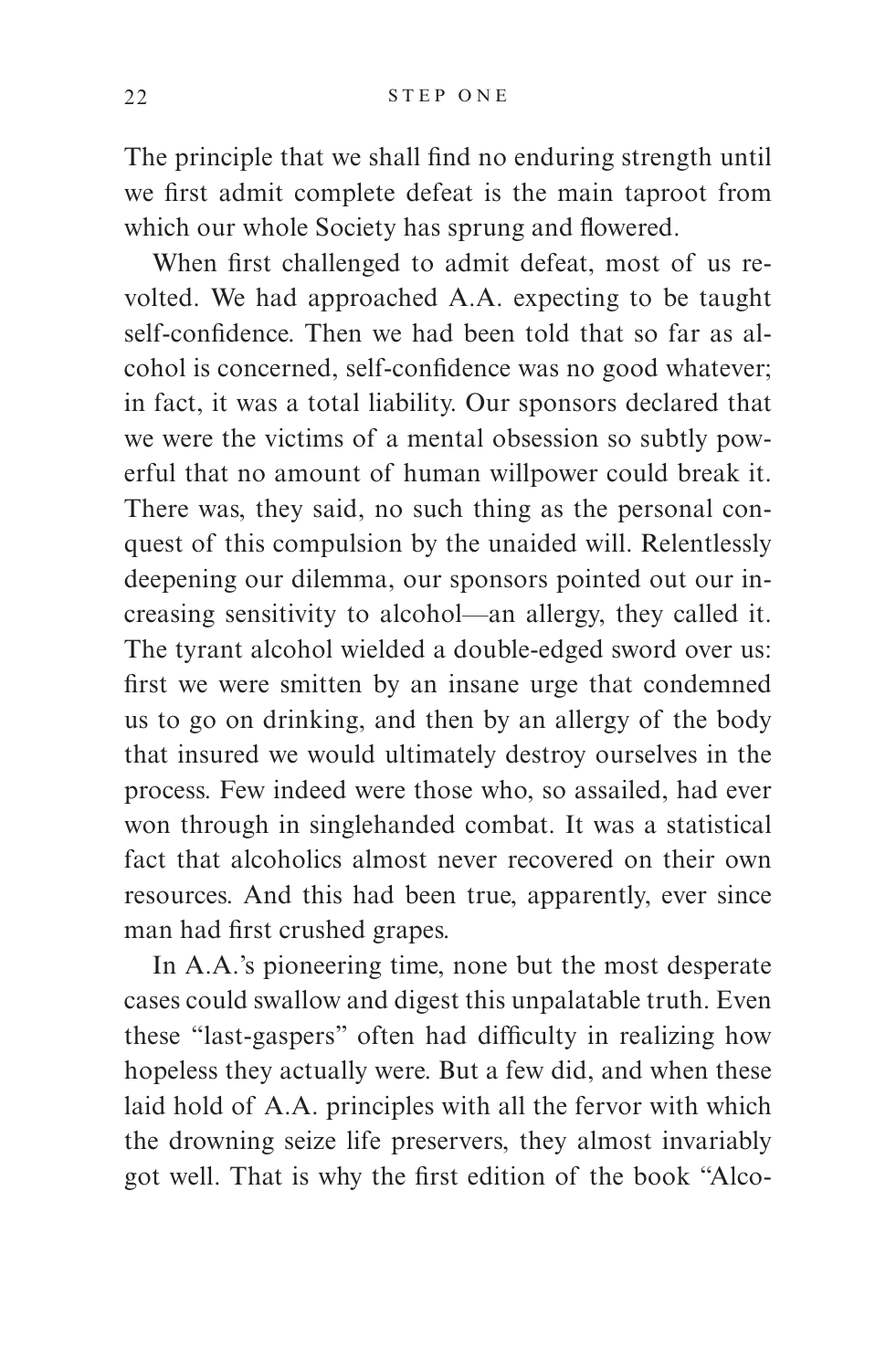holics Anonymous," published when our membership was small, dealt with low-bottom cases only. Many less desperate alcoholics tried A.A., but did not succeed because they could not make the admission of hopelessness.

It is a tremendous satisfaction to record that in the following years this changed. Alcoholics who still had their health, their families, their jobs, and even two cars in the garage, began to recognize their alcoholism. As this trend grew, they were joined by young people who were scarcely more than potential alcoholics. They were spared that last ten or fifteen years of literal hell the rest of us had gone through. Since Step One requires an admission that our lives have become unmanageable, how could people such as these take this Step?

It was obviously necessary to raise the bottom the rest of us had hit to the point where it would hit them. By going back in our own drinking histories, we could show that years before we realized it we were out of control, that our drinking even then was no mere habit, that it was indeed the beginning of a fatal progression. To the doubters we could say, "Perhaps you're not an alcoholic after all. Why don't you try some more controlled drinking, bearing in mind meanwhile what we have told you about alcoholism?" This attitude brought immediate and practical results. It was then discovered that when one alcoholic had planted in the mind of another the true nature of his malady, that person could never be the same again. Following every spree, he would say to himself, "Maybe those A.A.'s were right…." After a few such experiences, often years before the onset of extreme difficulties, he would return to us con